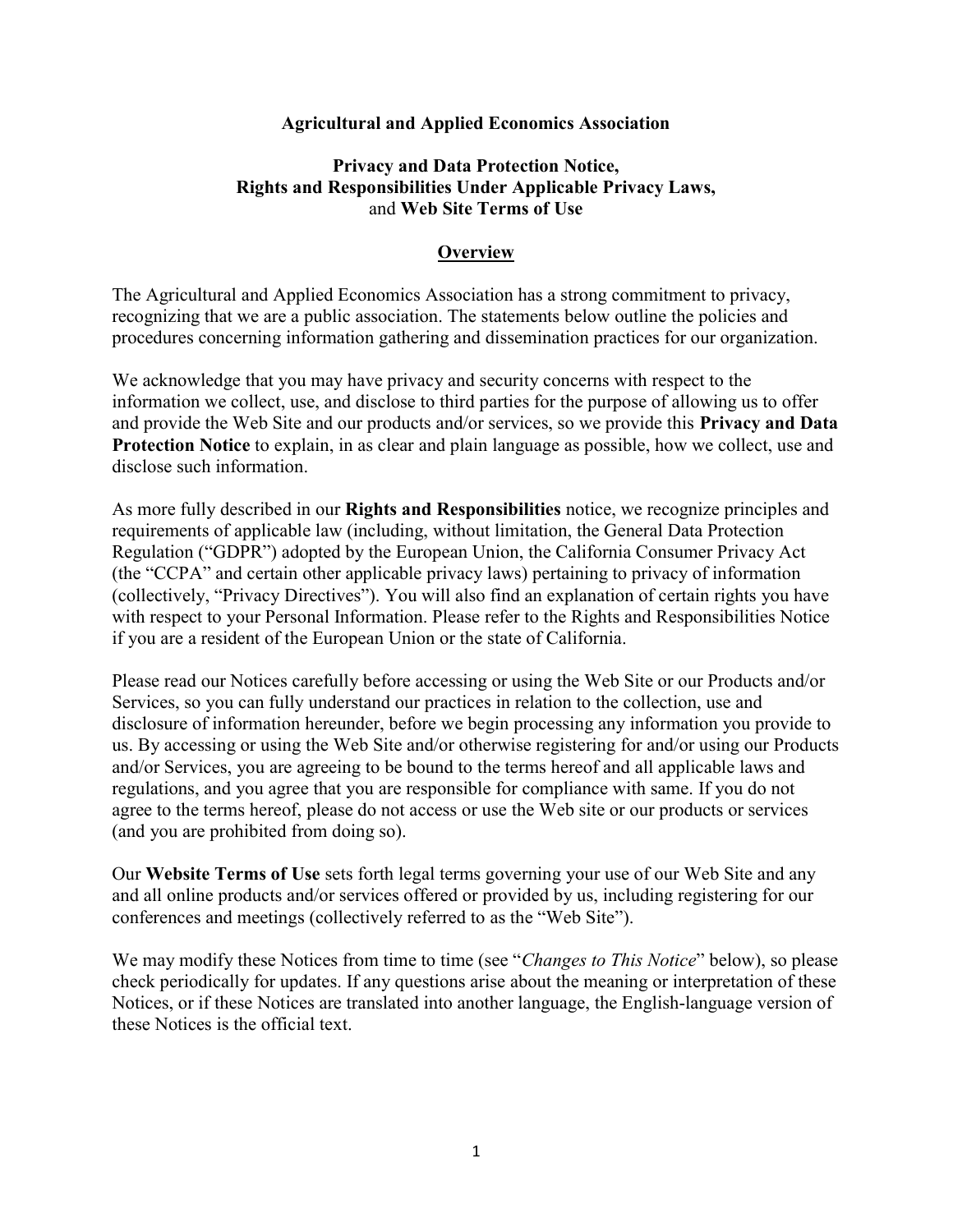## Privacy and Data Protection Notice

## What is "Personal Information"

This Notice undertakes to protect the personal data or personal information of individuals wherever located and covers many processing activities, including collection, storage, consultation, transfer, and destruction, of this data. "Personal information" means any and all information relating to an identified or identifiable natural person. You can be identified from information such as your name; email address; age; gender; home, work and/or mobile phone numbers; home and or work postal addresses; professional designations and titles and other demographics pertaining to your trade or profession; passport number; and payment information (including credit/debit card information). You may also be identifiable from information such as an online identifier, IP address, unique device ID or cookie.

## Information Collected by Us

This Notice applies to information we collect:

- On the Web Site;
- In email, texts and other electronic messages between you and the Web Site;
- When you sign up for events that we host;
- When you use or access any Products and/or Services we provide, through the Web Site or otherwise;

In such circumstances, you may provide information online, over the telephone, in writing or otherwise in connection with such activities. During these processes, you may share with us Personal Information about yourself. Personal Information may also be collected, or your IP address logged, when you visit the Web Site even if you do not take express action to give us information. Additionally, information regarding your computer, your connection to the Web Site (such as your browser type, operating system and platform) and your user history (including, but not limited to, your session information, page errors and the length of your visits to specific pages within the Web Site) may also be collected.

## How We Use Personal Information

If you elect to provide Personal Information (such as your name, employer name and title, mailing address and/or phone number), we will collect, use and share it pursuant to this Notice and applicable law. For instance, we may use Personal Information you provide for purposes such as:

- Carrying out a registration made by you;
- Fulfilling your requests for services (including purchases);
- Processing payment information when you register for a meeting or otherwise purchase services from us;
- Customizing and improving the Web Site (including its look and feel), the Content and otherwise our products and/or services thereon;
- Customizing and/or improving your experience on the Web Site;
- Contacting you;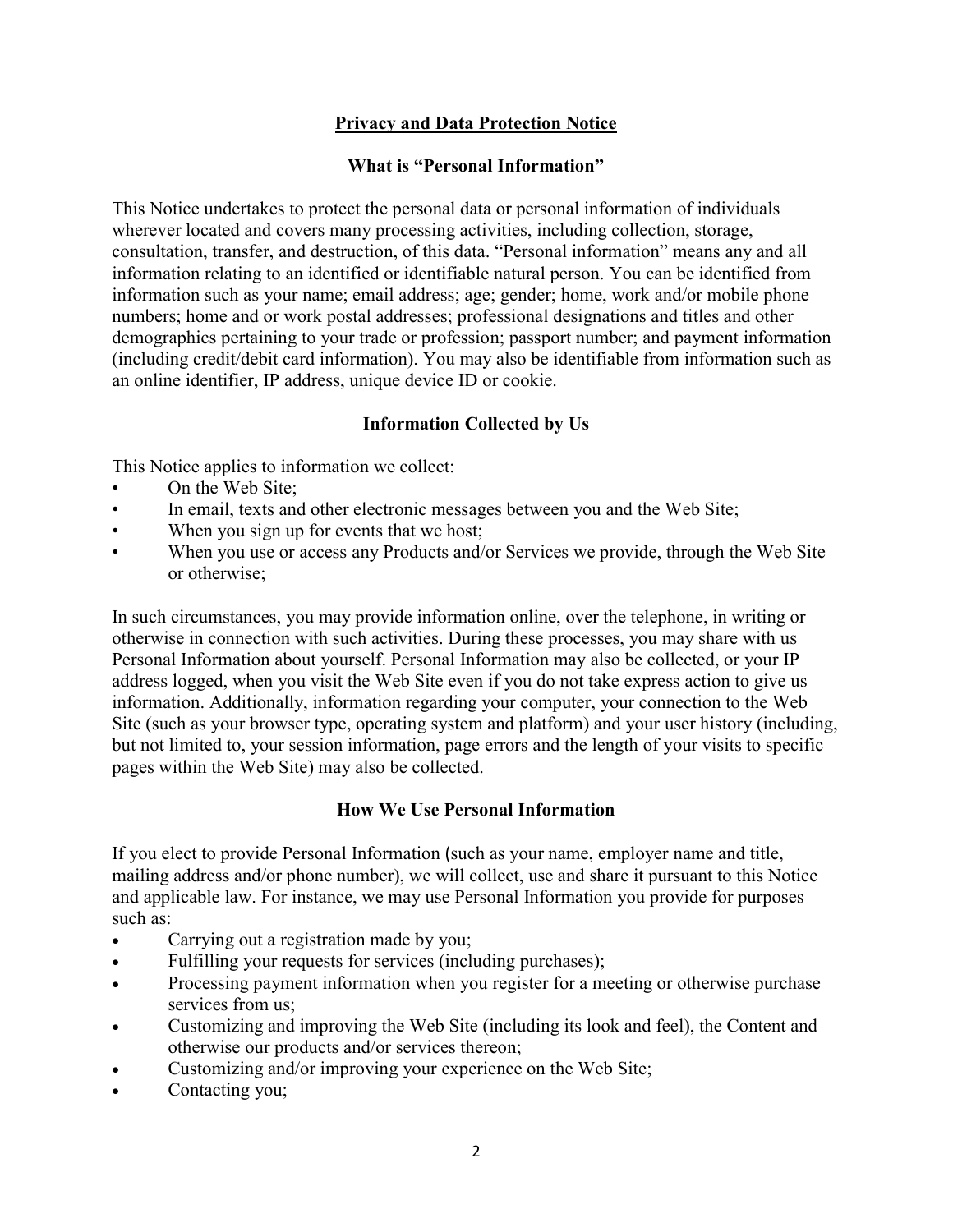- Conducting research or analysis;
- Emailing advance notice of and/or invitation to events;
- Sending email to confirm your registration;
- Looking up and printing your physical badge for a conference, meeting or other event
- Generating certificates of attendance, credentials, etc. as may be applicable for your event;
- Tracking attendance at conferences, meetings, events or sessions;
- Recording and maintaining continuing education information for purposes of awarding and verifying continuing education attendance, participation, qualifications and credits;
- Providing support services; and
- Responding to and resolving complaints.

We collect information in different ways from those who access the Web Site. We primarily use this information to provide a customized experience as you use our Web Site and/or to provide to you our Products and/or Services. We do not share this information with third parties, though we may disclose such information if we have received your permission beforehand or in special circumstances, such as when we believe that such disclosure is required by law, or in other particular cases described below.

## How We May Share Your Information

It is our policy not to disclose, sell or rent any of your Personal Information to any individual, business, government entity or other outside party. However, we may disclose or share your Personal Information (and you are considered to consent to same) if we have received your permission beforehand, or in certain circumstances, such as:

- to provide Products and/or Services you have requested from us and otherwise to engage in activities inherent to your membership or other relationship with us;
- in response to a validly-issued subpoena, court order or other legal process;
- when necessary to establish or exercise our legal rights or defend against legal action;
- where you request us to do so;
- share with conference, meeting and event organizers;
- share with third parties involved in the conference, meeting or event process (e.g., hotel booking companies);
- potentially share with exhibitors at the event (e.g., through badge scanning onsite);
- allow event exhibitors to send you email/direct mail to the extent you so authorize;
- allow other attendees to contact you if you sign up for communications;
- to satisfy laws, such as the Electronic Communications Privacy Act, regulations, or governmental or legal requests;
- to identify, contact, or bring legal action against someone who may be violating the terms of this Notice or other policies;
- to protect us and our other users.

We may also use return e-mail addresses to answer e-mail we receive from you. Such addresses are not used for any other purpose.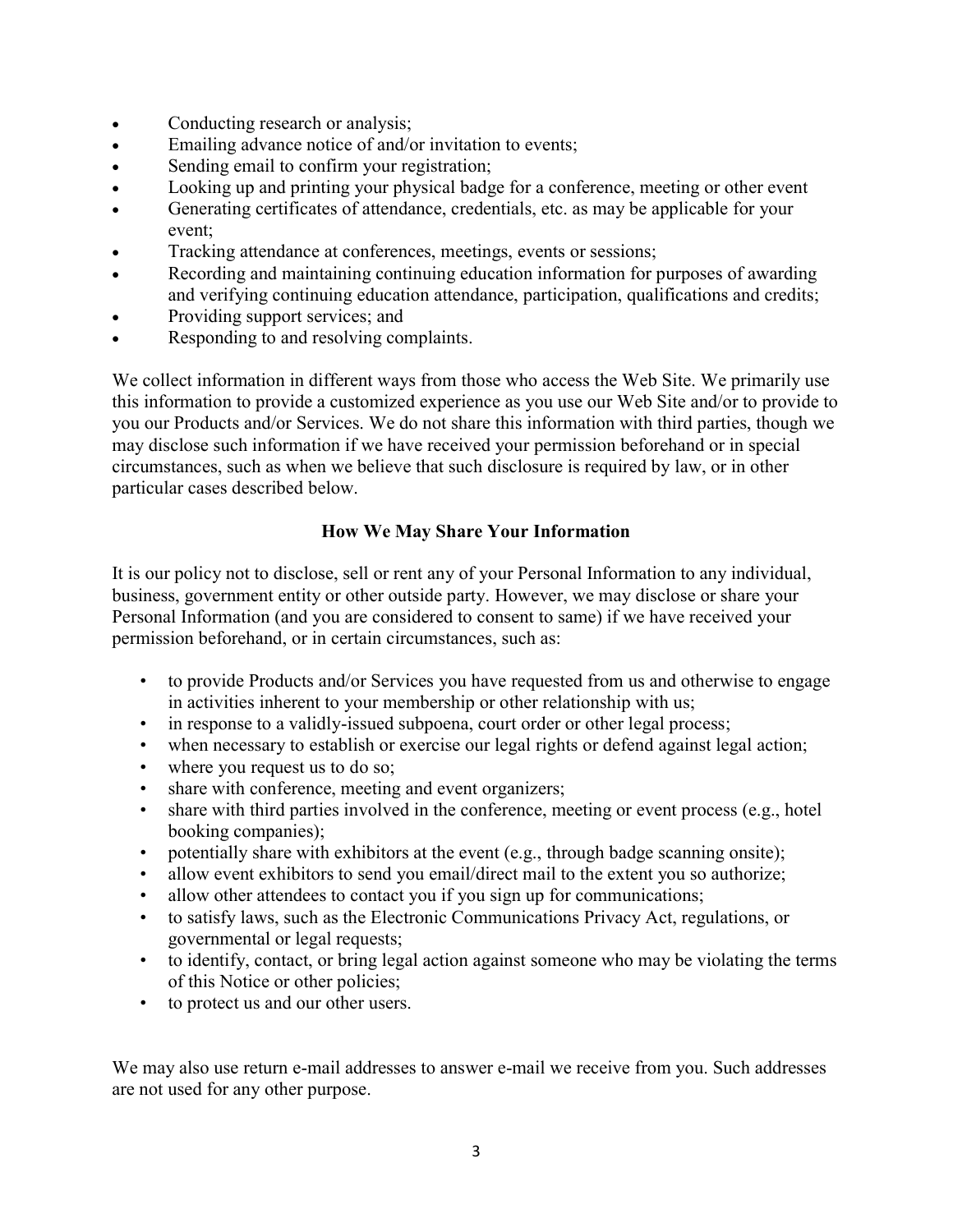Once your Personal Information has been shared with a third party, we no longer have direct control over that information, but we require our contractors and others who help us provide the Web Site and services to agree to follow applicable Privacy Directives.

Your personal information will not be collected for use that is in violation of applicable law or unrelated to that discussed in this Notice.

## Your Rights

We recognize that all Personal Information you submit to us belongs to you, and that we use your data only with your permission. You have the following specific rights (which are more fully described in our Rights and Responsibilities notice).

- Informed: We will tell you exactly how we use your Personal Information in clear, plain language.
- Consent: We will not store or use your Personal Information without your consent. If we get your Personal Information from a membership organization or another source, we will ensure through a contract that they are also compliant with GDPR consent regulations.
- Access and Portability: You may view such or your Personal Information as is accessible on our Web Site and request a copy of all Personal Information we may store that is not accessible on our Web Site.
- Modification: You may request corrections, changes or updates to any personal data we store.
- Erasure: You may request that we purge all or your Personal Information at any time.

If you have any complaints on our processing of your Personal Information or if you believe that we have breached our own privacy policies or applicable law, we encourage you to contact us. However, please note that applicable Privacy Directives may provide you with a right to lodge a complaint with the competent supervisory authority as well; however, we ask that you please attempt to resolve any issues with us first.

## **Cookies**

A "cookie" is a small data file that can be placed on your hard drive when you visit certain websites. We use cookies to remember certain user information. Cookies are electronic identifiers that are transferred automatically to your computer through your browser that allow our computers to save certain information you provide us and store information about you so we can recognize you when you visit the Web Site in the future. This allows you to avoid logging in more than once, which saves time, and create a customized web site that fits your needs. You may, at any time, disable or refuse to accept cookies by changing the preferences or settings on your web browser. If you choose to disable cookies, you will still be able to use the Web Site. However, you will not be able to fully take advantage of certain automation and other functionality features available.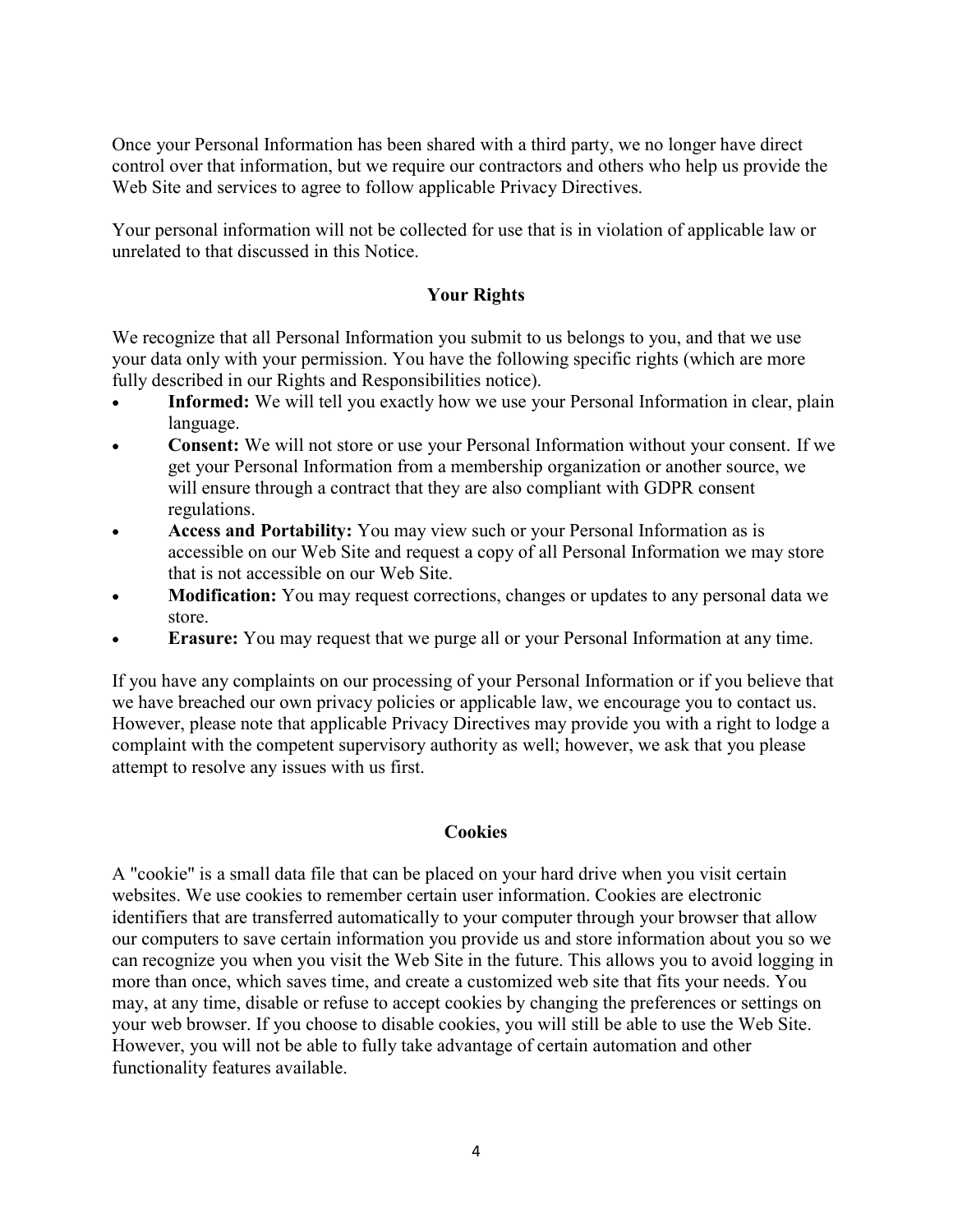We may use cookies to collect, store, and sometimes track information for statistical purposes, to improve the products and services we provide, or to save your settings and to provide customizable and personalized services. These cookies do not enable third parties to access any of your personal information. Most browsers accept cookies automatically but can be configured not to do so or to notify the user when a cookie is being sent. If you wish to disable cookies, refer to your browser help menu to learn how to disable cookies. If you disable cookies, it may interfere with the proper functioning of the website.

Additionally, be aware that if you visit other, unrelated websites where you are prompted to log in or that are customizable, you may be required to accept cookies. Third parties and other unrelated websites may also use their own cookies. We do not control use of these cookies and expressly disclaim responsibility for information collected through them.

Finally, we may occasionally enable and implement various analytic tools, such as Google Analytics, which is an analytics tool provided by Google to collect and process collected information and data consisting of certain telematics about your use of our Web Site. Google sets and reads cookies to collect such Collected Data and your web browser will automatically send such collected information and data to Google. Google stores and uses this data to provide us with reports that we use to improve the Website's structure and content. For more information on Google Analytics, please see www.google.com/policies/privacy/partners/.

## Automated Information

When you visit our Web Site, we automatically collect information from your browser or your mobile device, such as Internet Protocol (IP) address or unique device identifier, cookies, and data about which pages you visit in order to allow us to operate and provide the Web Site and our services. This information is used to protect the Web Site and our services and to keep the Web Site secure, analyze and improve our Web Site and services and understand how the Web Site works and for the other purposes described in "How We Use Personal Information," above.

We may use automated decision making in processing your Personal Information for some services and products. You may request a manual review of the accuracy of an automated decision if you are unhappy with it. You have the right not to be subject to a decision based solely on automated processing.

## Email Interconnectivity

If you receive email communications from us, we may use certain tools to capture data related to when you open our messages and click on hyperlinks or banners it may contain. We use this information internally to enhance and support our marketing and sales operations.

## Surveys, Questionnaires, Social Media

When you provide us with your Personal Information through social media or other online survey or questionnaire tools and platforms, or sign up for one of our mailing lists, newsletters, or marketing lists, we or third parties operating those tools, platforms or social media sites, may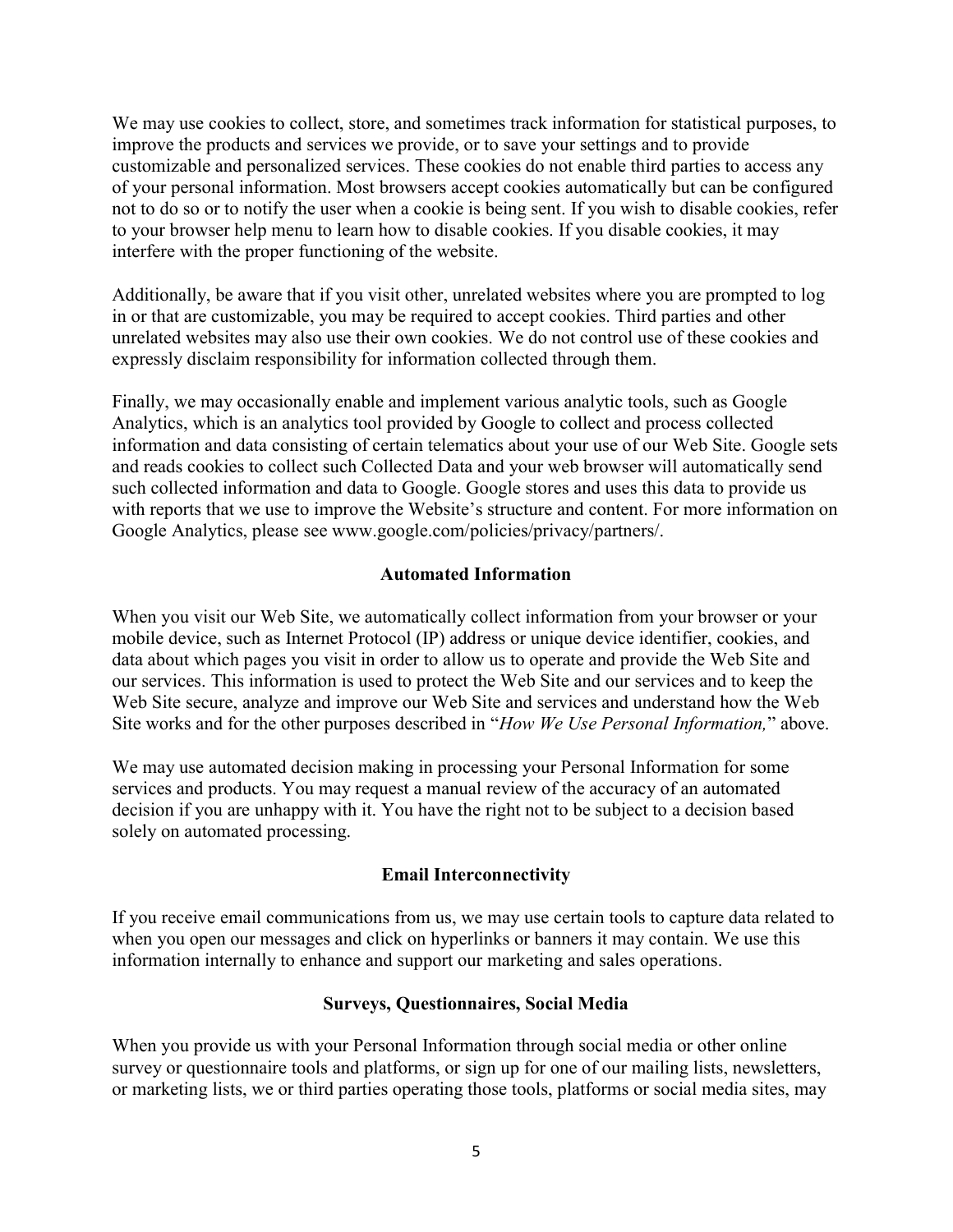collect your social media handle or profile, and/or any other identifier that you use to be contacted online or offline. This information may also include personally identifiable and business information and whatever information or comments you may post on such platforms, but only to the extent that you voluntarily provide it to us. Anything you post on a social media platform or site is public information and will not be treated confidentially. Your use of social media platforms is governed by the privacy policies and terms of the third parties that own and operate those platforms and not by this Policy. We encourage you to review the terms contained in this Notice.

## How We Protect Personal Information/Data Security

This Notice, along with our Rights and Responsibilities notice, reflects a comprehensive approach to privacy and data security that complies with applicable Privacy Directives and generally accepted best business practices. We use commercially reasonable technical and organizational measures to help secure your Personal Information and prevent it from being lost, used or accessed in an unauthorized manner, altered or disclosed during collection, storage, and processing. The specific privacy and data security measures we use incorporate the following guidelines, as applicable:

- No sensitive Personal Information such as credit card numbers, bank account numbers, passport, and social security numbers, is stored on our servers other than as required to perform a function for which the user provided such information, and in such cases where such information is provided, such information exists in our servers only for such transitory or other short period as is needed to perform such function, at which time is then purged from our servers;
- We follow generally accepted best practices for secure software development;
- All data is stored on physically secure hardware;
- Personal data is secured behind network firewalls and access requires login credentials;
- All data processed through web sites is encrypted in transit;
- In the unlikely event of a data breach, we have policies in place to promptly notify affected parties; and
- Data security is regularly audited by third parties.

While our security measures seek to protect your Personal Information in our possession, no security system is perfect and we cannot guarantee that your Personal Information will remain absolutely secure in all circumstances or that any privacy settings or security measures contained on our Web Site cannot be circumvented.

The majority of communications on the Web Site, including any submissions through available forms, are sent through the standard HTTP protocol and may be delivered using regular e-mail. Information sent over HTTP is not encrypted. E-mail, while convenient, does pose some risks (e.g., e-mail is not a secure form of communication, is unreliable, can be forwarded, etc.).

If a security breach causes an unauthorized intrusion into the Web Site or systems that compromises your data, we will notify you and any applicable regulator only if required under applicable law.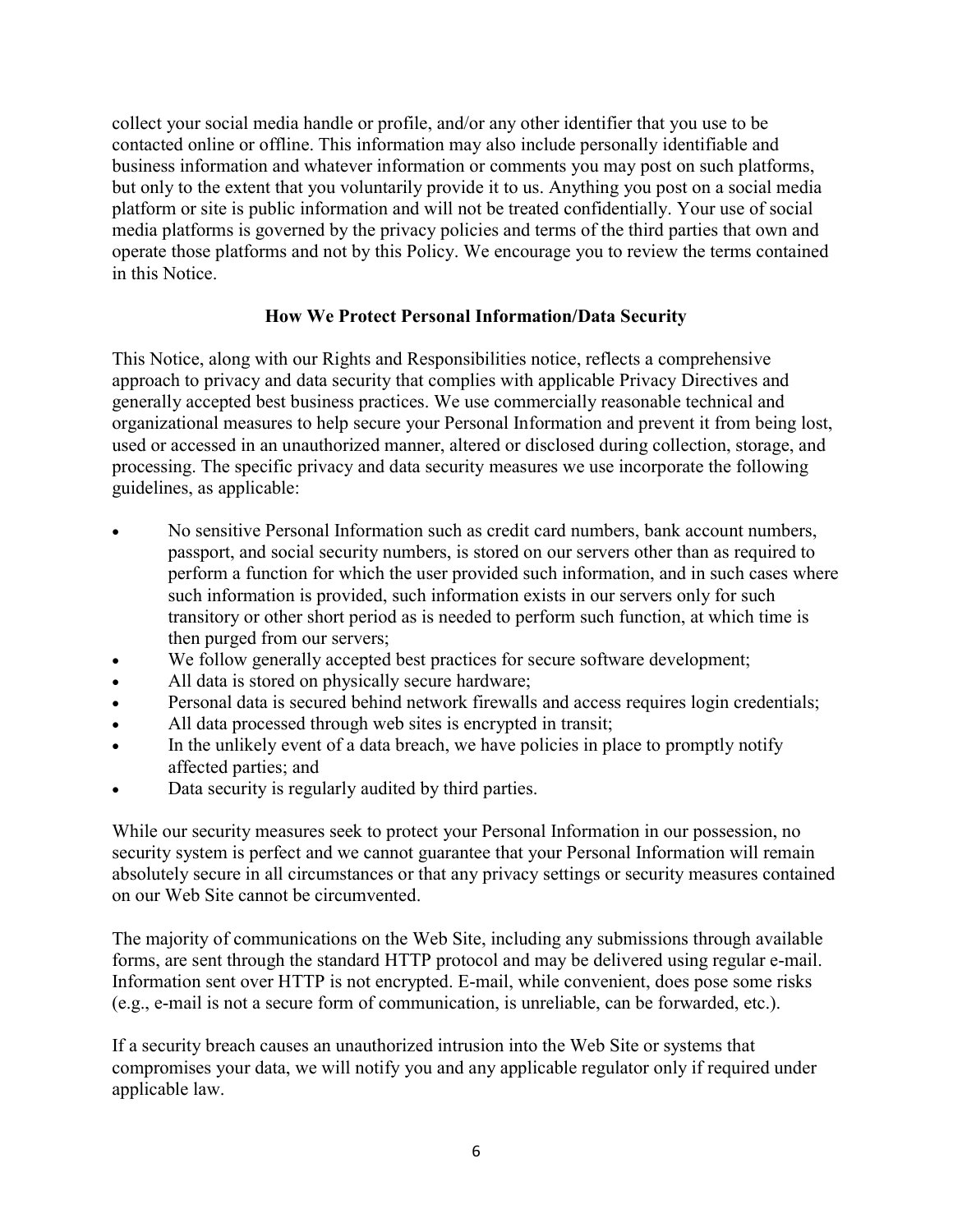## Access to and Updating Your Personal Information

If you wish to access, view, modify, update or erase your Personal Information as it exists in our records, please send an email to  $info@aaea.org$ .

We are not responsible for any losses arising from any inaccurate, inauthentic, deficient or incomplete personal data that you provide to us. For further information, see our "Terms of Use" in your My Account page.

## Accessing the Web Site From Outside the United States

The Web Site is operated and maintained by us from the United States. If you access the Web Site from outside the United States, please be aware that any personal information from you will be transferred to, stored in, and processed in the United States.

## Third Party Web Sites

To the extent that the Web Site contains links to other, third-party web sites, we encourage you to take reasonable precautions when sharing your Personal Information on third party web sites. Please be aware that we have no control over the content and practices of such other sites and cannot accept responsibility for their respective privacy or use policies.

#### Protecting Children

The Web Site is not intended for children under 16 years of age. [We do not knowingly collect personally identifiable information from children under 16.] If you are under 16, do not use or provide any information on the Web Site or provide any information about yourself to us, including your name, telephone number, email address or any screen name or user name you may use. If we learn we have collected or received personally identifiable information from a child under 16 without verification of parental consent, we will delete that information. If you believe we might have any information from or about a child under 16, please contact us at  $info@aaea.org$  or at the toll free telephone number set forth at the end of the this Privacy notice.

#### Links to Other Sites

The Web Site may contain links to other websites. We are not responsible for the privacy practices or content of other websites. We encourage you to read the privacy statements and terms and conditions of each website that collects your personal information.

#### Changes to This Notice

We reserve the right to revise, amend, or modify this Notice, the Web Site, our privacy and data security policies and our other policies and agreements at any time and in any manner. Notice of any revision, amendment, or modification will be posted in accordance with terms hereof. By continuing to use the Web Site, you agree to any changes in this Notice.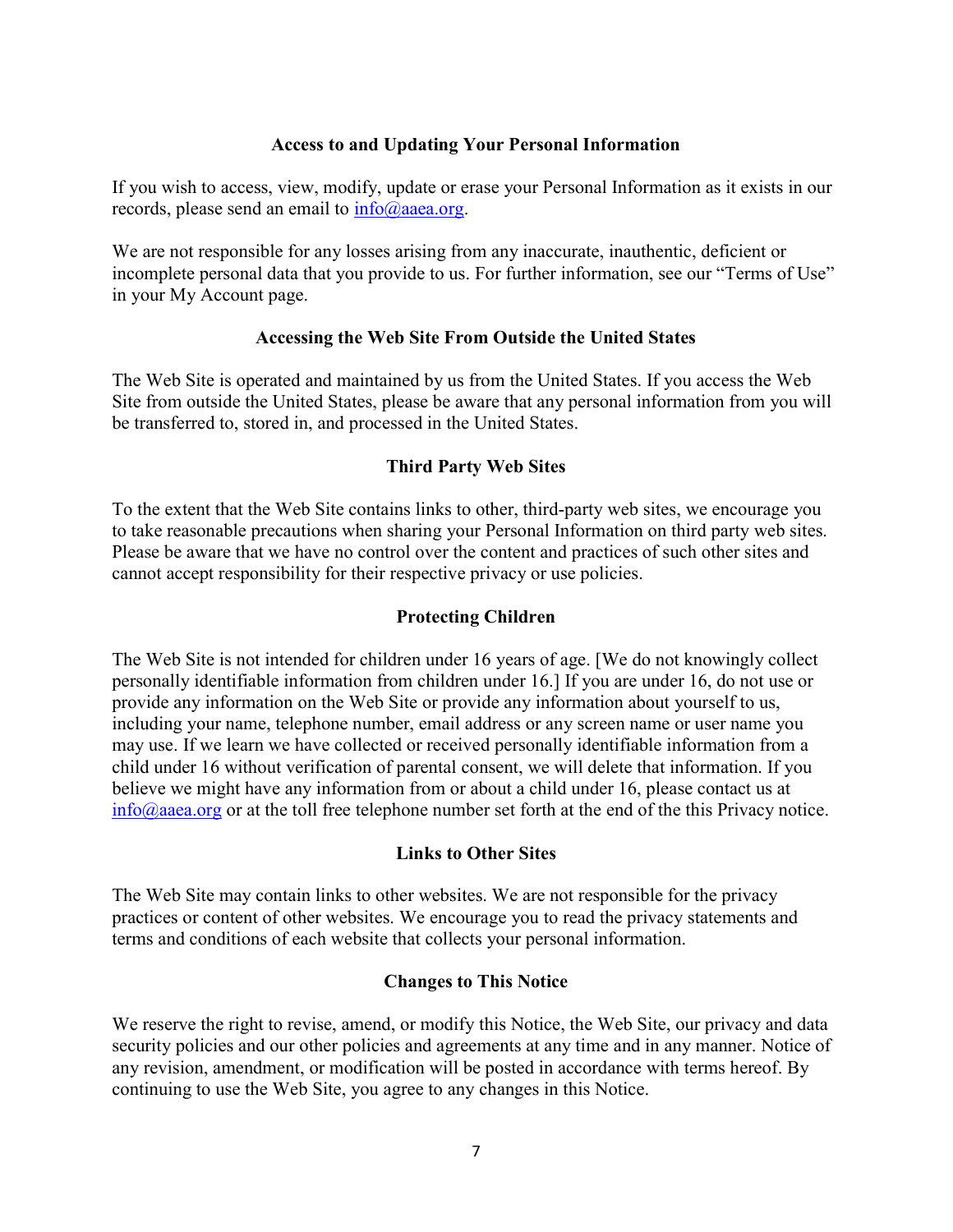# Opt-Out Rights

You may opt out of receiving future communications from us [and/or having your contact information displayed in our membership directory] at any time by emailing an opt out request to  $info(\partial_{\alpha})$  or calling us at the toll free number set forth at the end of this Notice. You may also be able to opt out of processes listed under "How We May Share Your Information" above. You may also request that we delete any personal information that we have collected from you, subject to exceptions as permitted by law. For further information regarding these and other rights you may have, please see our Rights and Responsibilities notice.

## Rights and Responsibilities Under Applicable Privacy Laws

We recognize principles and requirements under applicable state, federal and foreign laws (including, without limitation, the General Data Protection Regulation ("GDPR") adopted by the European Union, the California Consumer Privacy Act ("CCPA"), and the California Privacy Rights Act ("CPRA") pertaining to privacy of information (collectively, "Privacy Directives"). Certain of the provisions set out below are addressed in previous sections of this Notice, but are nonetheless set forth below to the extent that they have particular application with respect to the requirements of applicable Privacy Directives.

We will undertake to comply with Privacy Directives with a view to ensuring that all information is:

- fairly and lawfully processed (for purposes of this Section, "processing" means any operation which is performed on personal information, such as collection, recording, organization, structuring, storage, adaptation or alteration, retrieval, consultation, use, disclosure by transmission, dissemination or otherwise making available, alignment or combination, restriction, erasure or destruction);
- obtained and used solely for specific and clearly stated purposes;
- adequate, relevant, and not excessive;
- accurate and up-to-date;
- not kept for longer than necessary;
- processed in accordance with your rights;
- secure; and
- not transferred to other parties without adequate protection.

## Your Rights

- 1. Right to Request Information:
	- a. You have the right to request the categories and specific pieces of Personal Information we have collected.
	- b. We collect the following:
		- i. The categories of Personal Information collected are described in our Privacy Notice.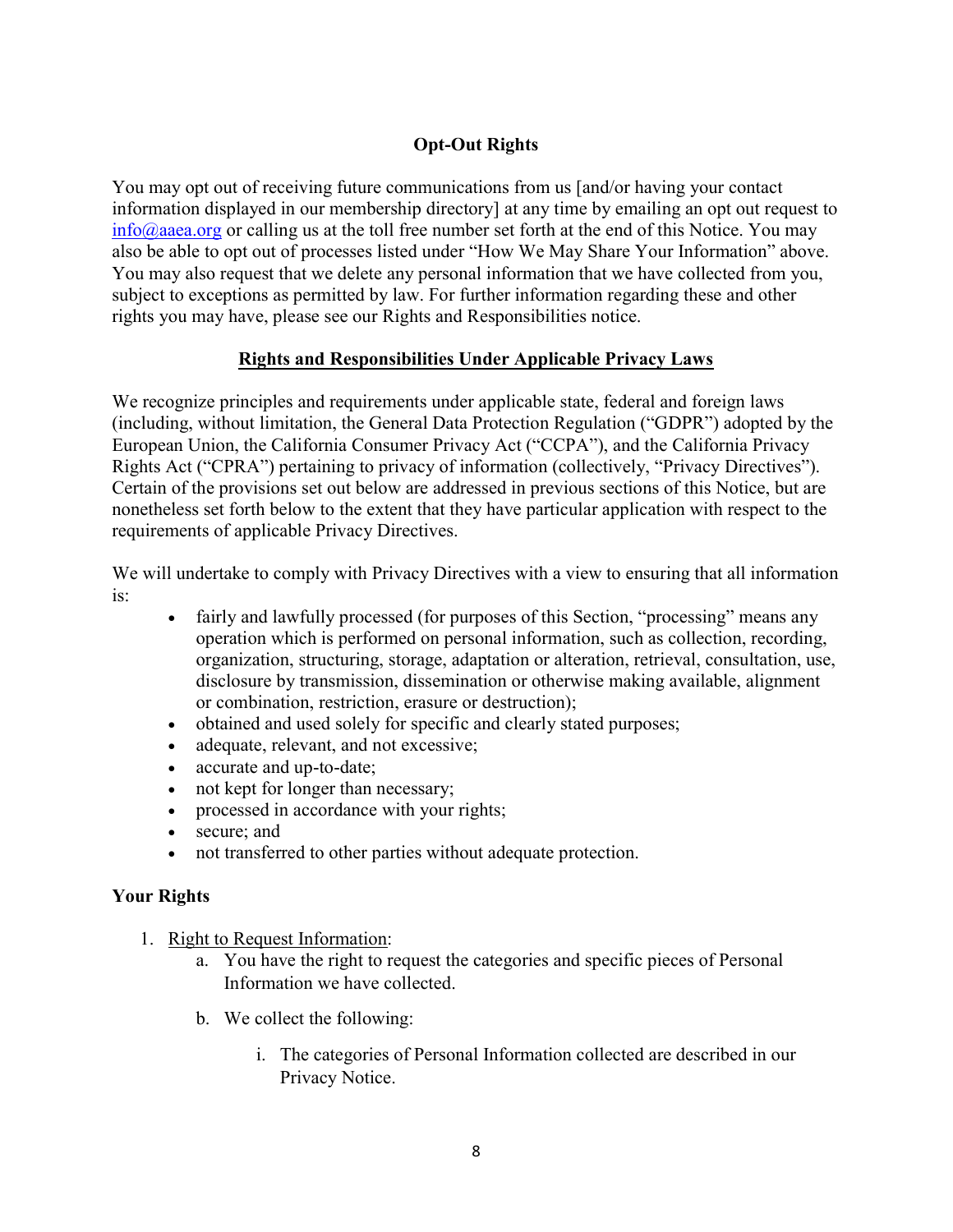- ii. The purpose of such collection is primarily to provide a customized experience as you use our Web Site, as discussed in more detail in our Privacy and Data Protection Notice, and for the other purposes described elsewhere in this Notice.
- iii. We do not sell or share any information we collect, except as described in our Privacy Notice ("How We May Share Your Personal Information").
- iv. We do not collect sensitive Personal Information within the meaning of the CPRA.
- v. We intend to retain each category of Personal Information for as long as reasonably necessary for the purposes for which the information was collected, but in no event longer than as is reasonably necessary in order to perform the function for which such information was provided to us and/or subject to applicable record retention procedures.
- 2. Right to Not be Subjected to a Decision Based Solely on Automated Decision-Making: We may use automated decision making in processing your Personal Information for some services and products. You may request a manual review of the accuracy of an automated decision if you are unhappy with it. You have the right not to be subject to a decision based solely on automated processing.
- 3. Right to Request Deletion of Personal Information: You have the right to request that we delete any Personal Information that we have collected from you, subject to exceptions as permitted by law. Although we generally do not disclose any Personal Information to third parties except as expressly described in this Notice, in the event that we do so in accordance with this Notice and such request is made as to information we have disclosed, we will notify such third party of your deletion request.
- 4. Right to Correct:
	- a. You have the right to request that we correct inaccurate Personal Information. If the Personal Information you have provided to us changes, please let us know. For instance, if your email address changes, you wish to cancel any request you have made of us, or if you become aware of inaccurate Personal Information about you, please contact us using the contact information at the end of this Notice.
	- b. We are not responsible for any losses arising from any inaccurate, inauthentic, deficient or incomplete Personal Information or data that you provide to us. For further information, see our Web Site Terms of Use.
- 5. Right to Know and Access What Personal Information is Being Collected:
	- a. The categories of Personal Information collected are described in our Privacy Notice.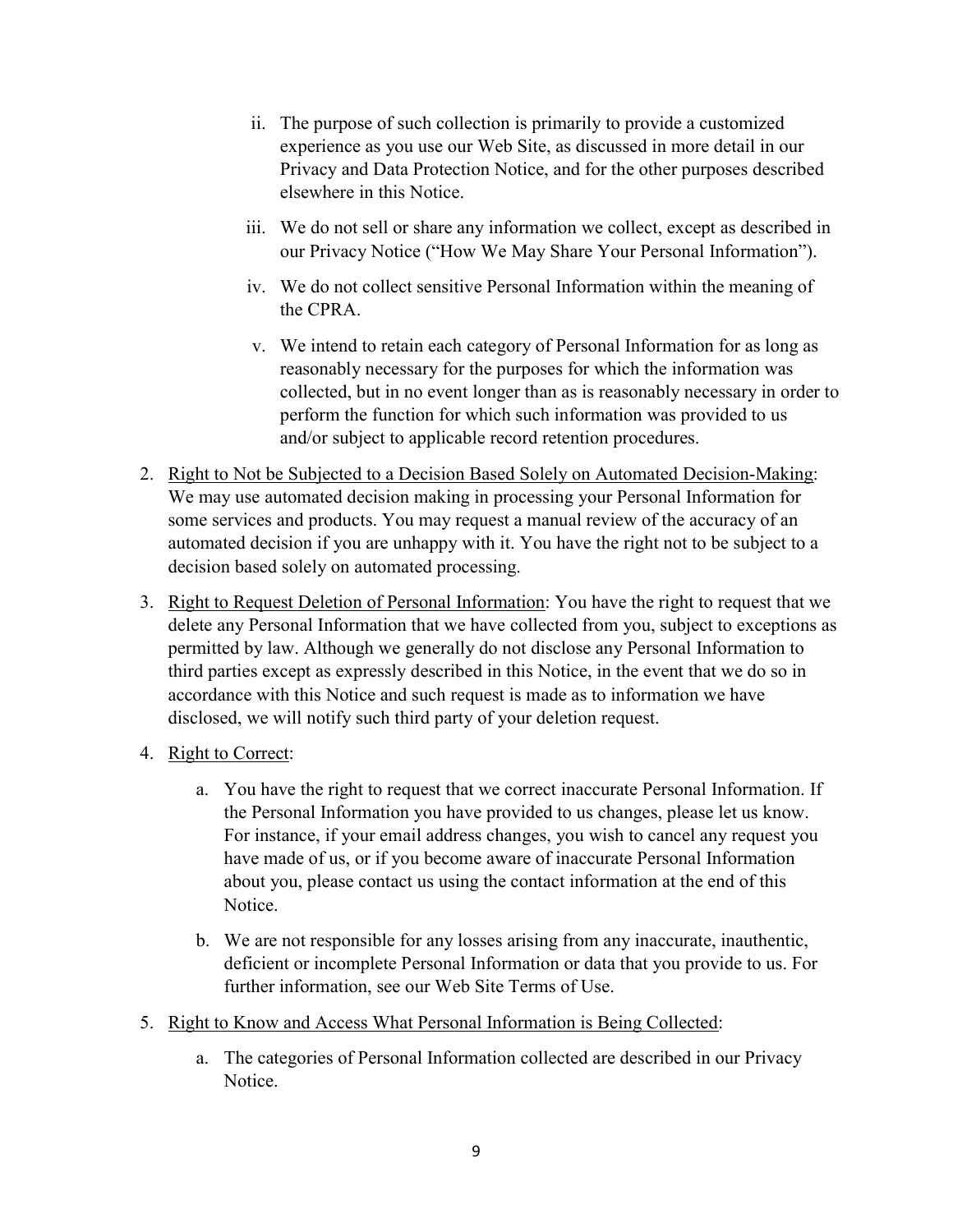- b. The categories of sources from which Personal Information are collected include the Web Site, email, and other electronic messages between you and the Web Site. We also collect Personal Information when you interact with us in another way, such as by contacting us in writing or orally with an inquiry.
- c. The purposes for collecting your Personal Information are described in our Privacy Notice.
- d. The categories of third parties to whom we may disclose Personal Information pursuant to this Notice (and subject to the restrictions set forth herein) include third-party vendors, service providers, suppliers, consultants and agents (including Website management and hosting, marketing, and email services), and, to the extent of any such disclosure required under applicable law, governmental, administrative and judicial bodies and instrumentalities.
- e. If we collect your Personal Information, you have the right to request the following:
	- i. The categories of Personal Information we have collected about you.
	- ii. The categories of sources from which the Personal Information is collected.
	- iii. The purpose for collecting the Personal Information.
	- iv. The categories of third parties to whom it is disclosed.
	- v. The specific pieces of Personal Information we have collected about you.
- 6. Right to Access What Information Has Been Collected If We Sell or Share:
	- a. We have not sold or shared, within the meaning of the CPRA, consumers' Personal Information.
	- b. We have disclosed Personal Information for a business purpose to the categories of persons described in Section 5(d) above. The categories of Personal Information we have disclosed are described in our Privacy Notice
- 7. Right to Not be Discriminated Against: We will not discriminate against you if you exercise any of the rights referenced in the policy. We will not deny you services, charge you different prices, provide a different level of quality, suggest that you will receive a different price or level of quality, or retaliate against you or any employee, applicant, or independent contractor for exercising rights.

## Contact Us

To exercise your rights as described in this Notice, or to ask questions or make any comments about this Notice or our privacy practices, please contact us at  $info(\omega)$  aaea.org or Call 1-866-723-0678.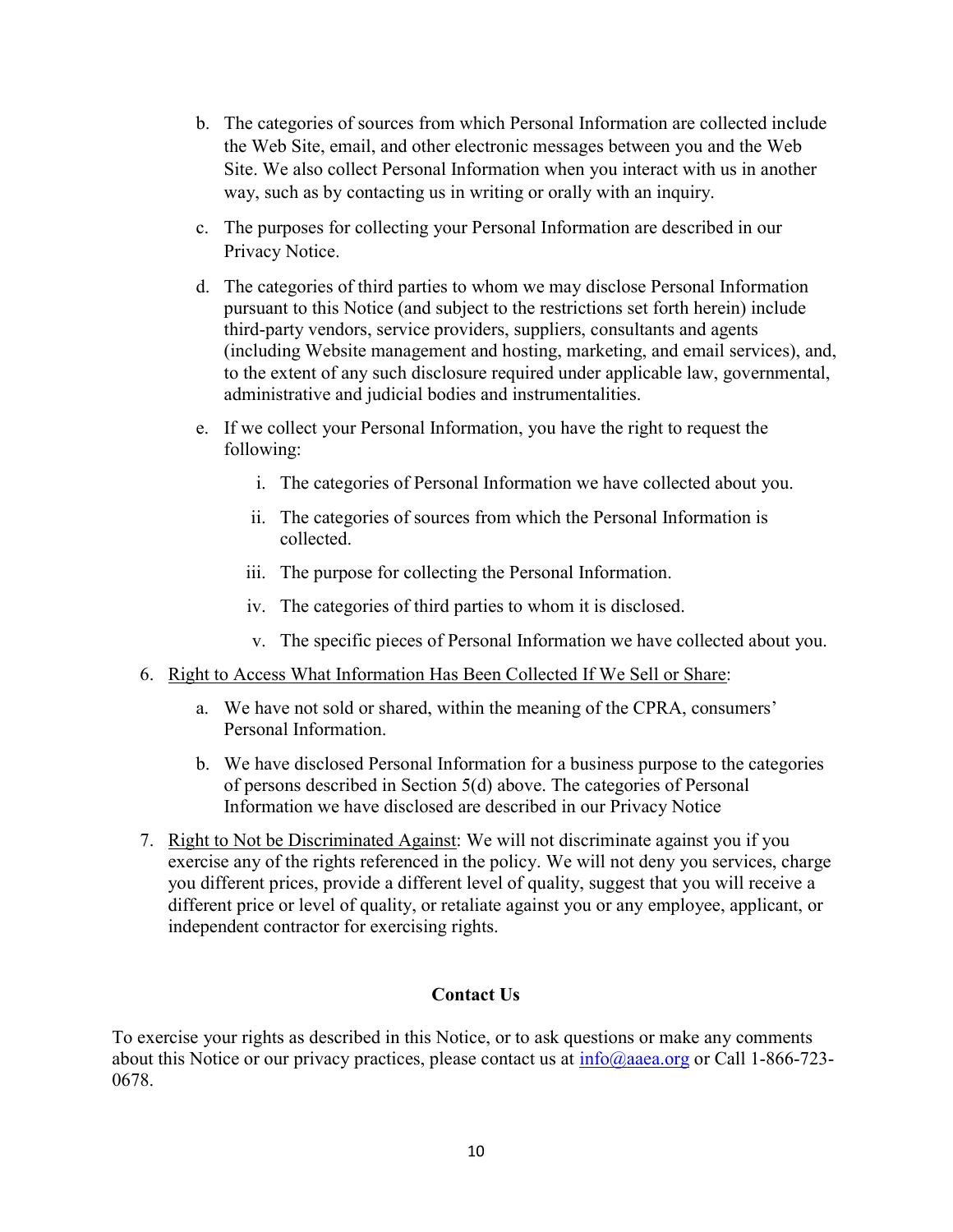Our mailing address is:

Agricultural and Applied Economics Association 555 East Wells Street, Suite 1100 Milwaukee, WI 53202-3823 USA

# Web Site Terms of Use

## 1. Use License/Ownership

We grant you permission to temporarily download one copy of the Web Site content, which we make available to Web Site users on the Web Site (the "Content") for individual, noncommercial transitory viewing only. This is the grant of a license, not a transfer of title, and under this license you may not (a) modify or copy Content; (b) use the Web Site Content for any commercial purpose, or for any public display (commercial or non-commercial); (c) attempt to decompile or reverse engineer any software contained on the Web Site; (d) remove any copyright or other proprietary notations from the Content; or (e) transfer the Content to another person or "mirror" the Content on any other server.

The Web Site is our proprietary property and all Content, source code, databases, functionality, software, web site designs, audio, video, text, photographs, and/or graphics on the Web Site (collectively, the "Web Site Proprietary Components"), as well as the trademarks, service marks, and logos contained therein (the "Marks"), are owned or controlled by us or licensed to us, and are protected by copyright and trademark laws and various other intellectual property rights and unfair competition laws of the United States, foreign jurisdictions, and international conventions. Except as expressly provided in this Notice, no part of the Web Site and no Content or Marks may be copied, reproduced, aggregated, republished, uploaded, posted, publicly displayed, encoded, translated, transmitted, distributed, sold, licensed, or otherwise exploited for any commercial purpose whatsoever, without our express prior written permission.

This license shall automatically terminate if you violate any of these restrictions and may be terminated by us at any time. Upon terminating your viewing of these materials or upon the termination of this license, you must destroy any downloaded materials in your possession whether in electronic or printed format.

## 2. Disclaimer

The Web Site, the Content and the Marks are provided on an "AS IS" basis for your information and individual use only. We make no warranties, expressed or implied, and hereby disclaims and negates all other warranties including, without limitation, implied warranties or conditions of merchantability, fitness for a particular purpose, or non-infringement of intellectual property or other violation of rights.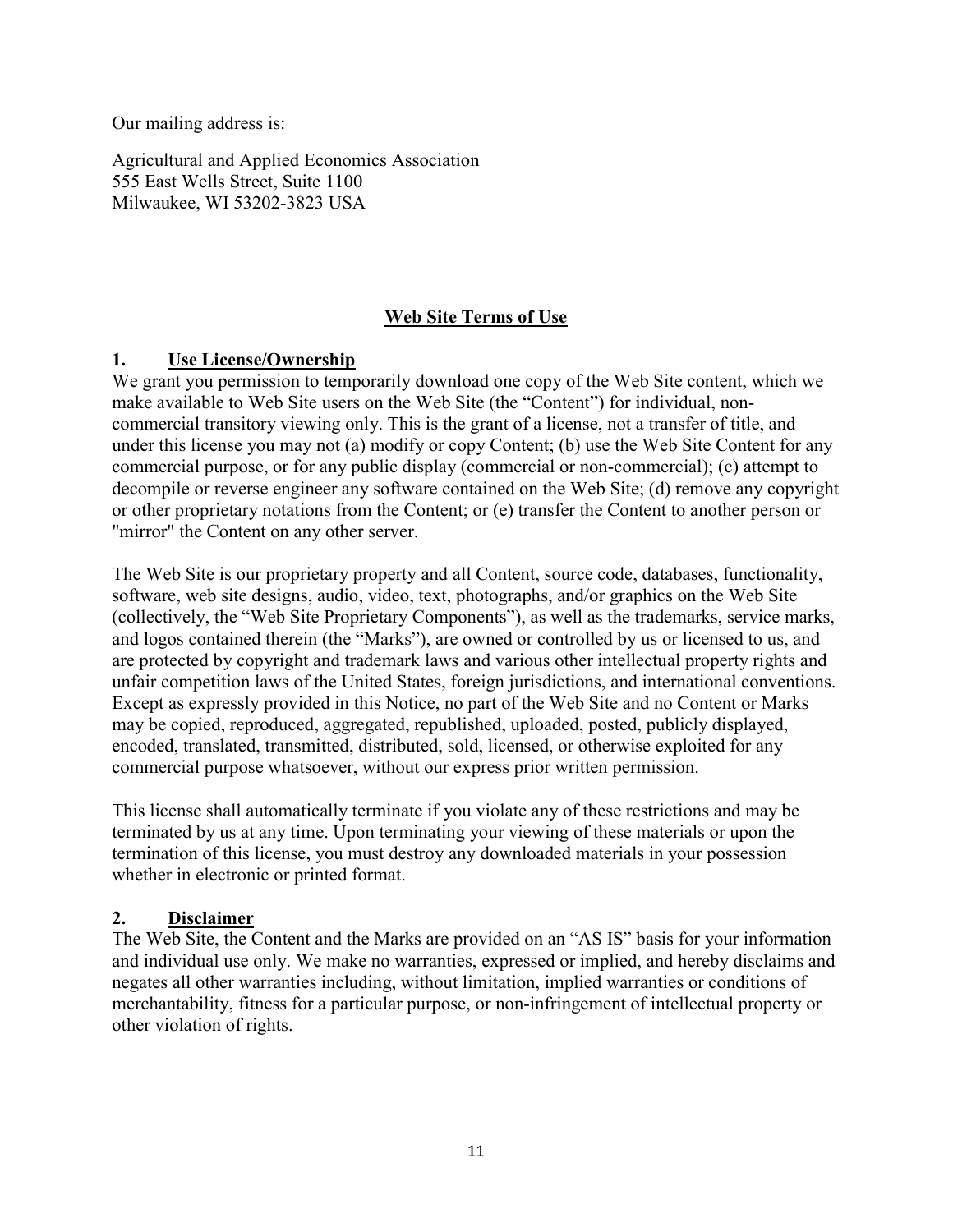Further, we do not warrant or make any representations concerning the accuracy, likely results, or reliability of the use of the Web Site, the Content or the Marks or otherwise relating to the content on any sites linked to the Web Site.

# 3. Limitations

In no event shall we or our directors, officers, members, employees, agents, vendors or suppliers be liable for any damages (including, without limitation, damages for loss of data or profit, or due to business interruption) arising out of the use or inability to use the Web Site, the Content or any services provided by us, even if we or our authorized representatives have been notified orally or in writing of the possibility of such damage. Because some jurisdictions do not allow limitations on implied warranties, or limitations of liability for consequential or incidental damages, these limitations may not apply to you.

# 4. Accuracy of Materials

The Web Site and/or Content and any other materials appearing on the Web Site could include technical, typographical, photographic or other errors. We do not warrant that the Web Site, the Content or any other materials on the Web Site are accurate, complete or current. We may make changes to the materials contained on the Web Site at any time without notice. However, we do not make any commitment to update the Web Site, the Content or any such materials.

# 5. Interruptions

We cannot guarantee the Web Site and/or the services we provide will be available at all times. We may experience hardware, software, or other problems or need to perform maintenance related to the Web Site and/or services, resulting in interruptions, delays, or errors. We reserve the right to change, revise, update, suspend, discontinue, or otherwise modify the web site at any time or for any reason without notice to you. You agree that we have no liability whatsoever for any loss, damage, or inconvenience caused by your inability to access or use the Web Site during any downtime or discontinuance of the Web Site. Nothing in this Notice will be construed to obligate us to maintain and support the Web Site or to supply any corrections, updates, or releases in connection therewith.

# 6. Electronic Communications, Transactions and Signatures

Visiting the Web Site, sending us emails, and completing online forms constitute electronic communications. You consent to receive electronic communications, and you agree that all agreements, notices, disclosures, and other communications we provide to you electronically, via email and on the Site, satisfy any legal requirement that such communication be in writing. YOU HEREBY AGREE TO THE USE OF ELECTRONIC SIGNATURES, CONTRACTS, ORDERS, AND OTHER RECORDS, AND TO ELECTRONIC DELIVERY OF NOTICES, POLICIES, AND RECORDS OF TRANSACTIONS INITIATED OR COMPLETED BY US OR VIA THE SITE. You hereby waive any rights or requirements under any statutes, regulations, rules, ordinances, or other laws in any jurisdiction which require an original signature or delivery or retention of non-electronic records, or to payments or the granting of credits by any means other than electronic means.

# 7. Term and Termination